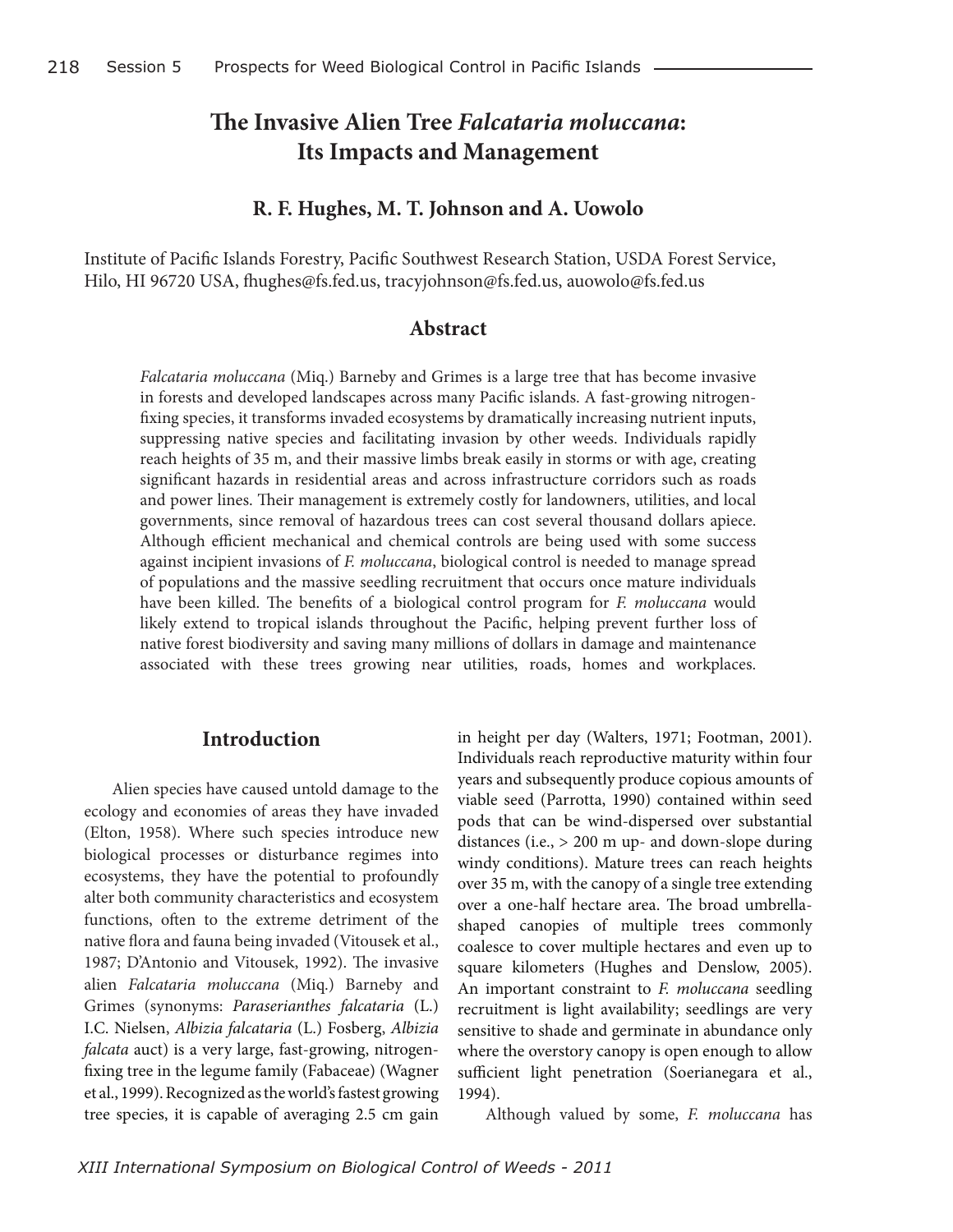become invasive in forests and developed landscapes across many Pacific islands. Native to the Moluccas, New Guinea, New Britain, and Solomon Islands (Wagner et al., 1999), *F. moluccana* was exported widely across the Pacific, typically for the purpose of providing shade and nutrients (via litterfall) to crop species. It is currently considered invasive in the Republic of Palau, Pohnpei, Yap, New Caledonia, Fiji, Independent Samoa, American Samoa, the Cook Islands, the Society Islands, and the Hawaiian Islands, and it is present though not yet considered invasive on Guam, Wallis and Futuma, and Tonga (USDA Forest Service, 2012). Given the widespread presence of *F. moluccana* across the Pacific Islands, it poses a serious threat to the highly diverse biological hotspot that these islands collectively constitute (Myers et al., 2000). An archetypical early successional (i.e., pioneer) species, *F. moluccana* is generally found in mesic to wet forest and favors open, high-light environments such as disturbed areas; its capacity to readily acquire nitrogen via its symbiotic association with *Rhizobium* bacteria allows it to colonize even very young, nutrientlimited lava flows such as those found on Hawaii Island (Hughes and Denslow, 2005).

*Falcataria moluccana* was first introduced to the Hawaiian Islands from Borneo and Java in 1917 by the explorer botanist – and champion of native Hawaiian species – Joseph F. Rock (Rock, 1920). He noted the rapid growth rate of *F. moluccana*, stating that it is capable of reaching a height of over 35 m in 25 years time and that, "trees nine years old had reached a height of over a hundred feet, a rapidity of growth almost unbelievable." Ironically, Rock also commented on the life cycle of *F. moluccana* that "the only objection to the tree is its short-lived period, but as it is an abundant seeder, there should always be a good stand of this tree present" (Rock, 1920), yet individuals planted by Rock in 1917 remain living today, nearly 100 years later, on the grounds of the Lyon Arboretum on Oahu, Hawaii. Following its introduction, *F. moluccana* was one of the most commonly planted tree species in concerted, long-term, and wide-ranging non-native tree establishment efforts conducted by Hawaii Territorial and State foresters during the early to mid-1900s; approximately 140,000 individuals were planted throughout the Forest Reserve systems across the Hawaiian Islands, and populations have spread extensively from those intentional plantations (Skolmen and Nelson, 1980; Woodcock, 2003).

## **Ecological Impacts**

Previous research on the impacts of *F. moluccana* on native forests in Hawaii has demonstrated that this species profoundly transforms invaded forests by dramatically increasing inputs of nitrogen, facilitating invasion by other weeds while simultaneously suppressing native species. Hughes and Denslow (2005) described the impacts of *F. moluccana* invasion on some of the last intact remnants of native wet lowland forest ecosystems in Hawaii. They found that primary productivity in the form of litterfall was more than eight times greater in *F. moluccana*-dominated forest stands compared to stands dominated by native tree species. More importantly, nitrogen (N) and phosphorus (P) inputs via litterfall were up to 55 and 28 times greater in *F. moluccana* stands compared to native-dominated forests (Hughes and Denslow, 2005), and rates of litter decomposition – as well as rates of N and P release during decomposition – were substantially greater in *F. moluccana* invaded forests relative to native-dominated forests (Hughes and Uowolo, 2006). These inputs of up to 240 kg N ha<sup>-1</sup> y<sup>-1</sup> in  $F$ . *moluccana* stands exceed typical application rates of N fertilizer documented for industrial, high output corn cropping systems of the US Midwest (Jaynes et al., 2001). As a consequence, soil N availability was 120 times greater in *F. moluccana* forests relative to native-dominated forests on comparably-aged lava flow substrates. Simultaneously, *F. moluccana* invasion increased soil enzyme – particularly acid phosphatase – activities and converted the fungaldominated soil communities of native stands to bacteria-dominated soil communities (Allison et al., 2006). These profound functional changes coincided with dramatic compositional and structural changes; *F. moluccana* facilitated an explosive increase in densities of understory alien plant species – particularly strawberry guava (*Psidium cattleianum* L*.*). Native species – particularly the overstory tree, 'ohi'a lehua (*Metrosideros polymorpha* Gaud.) – suffered widespread mortality to the point of effective elimination from areas that they had formerly dominated. Based on these findings,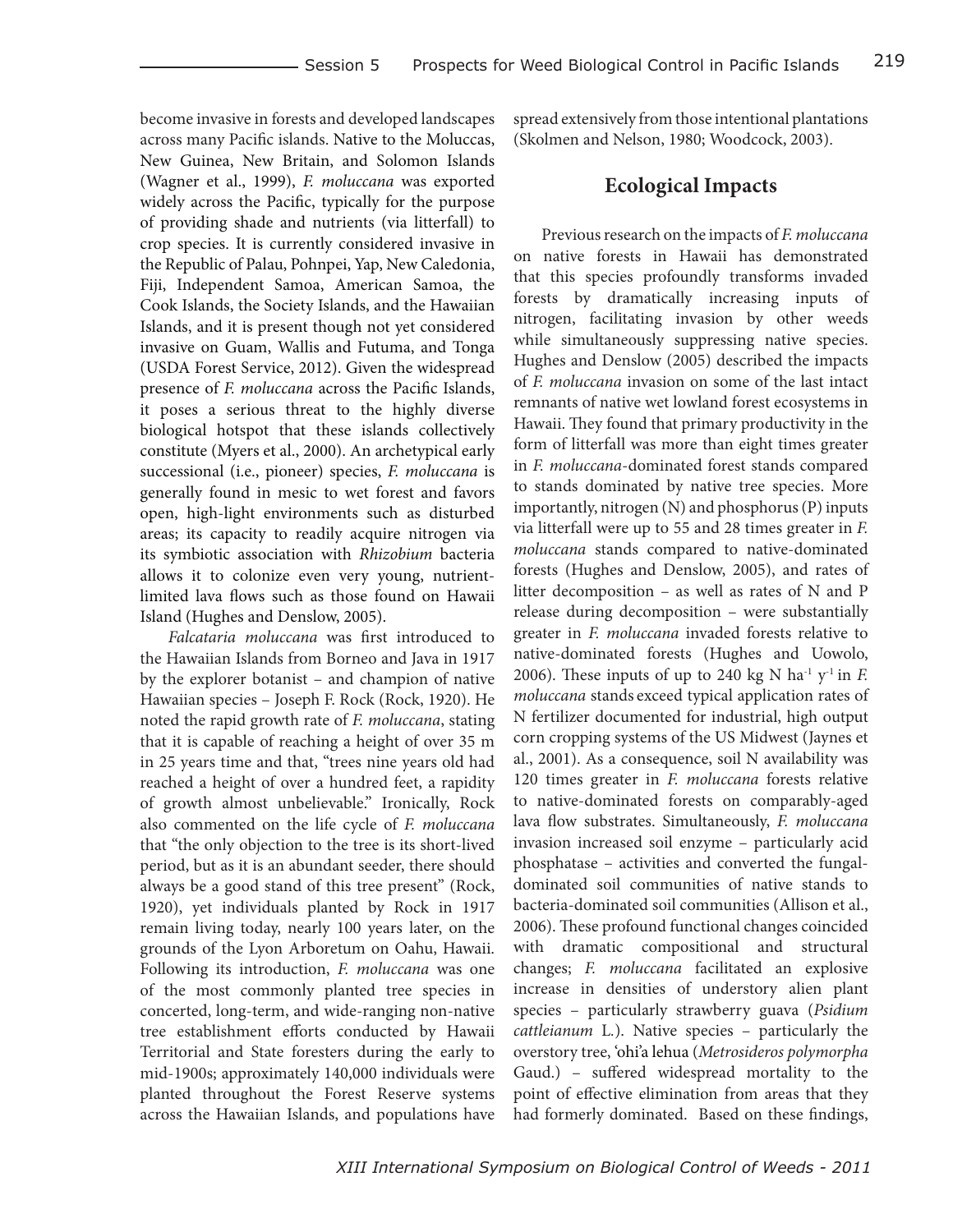

Figure 1. Invasion by *Falcataria moluccana* on Hawaii Island within Keauohana Forest Reserve (left) and in a residential area (right).

Hughes and Denslow (2005) concluded that the continued existence of native-dominated lowland wet forests in Hawaii largely will be determined by the future distribution of *F. moluccana* (Figure 1).

In American Samoa, where *F. moluccana* (locally known as tamaligi) was introduced in the very early 1900s and was present across 35% of the main island of Tutuila by 2000, an aggressive campaign has been undertaken by federal, state, and local groups to control and ideally eradicate this invasive species from the island (Hughes et al., 2012). Research addressing the role of *F. moluccana* in Samoan native forest communities supports the need for control as well the feasibility of eradication in these ecosystems. Results indicate that *F. moluccana* displaces native trees: although aboveground biomass of intact native forests did not differ from those invaded by *F. moluccana*, greater than 60% of the biomass of invaded forest plots was accounted for by *F. moluccana*, and biomass of native species was significantly greater in intact native forests. Following removal of *F. moluccana* (i.e., killing of mature individuals), the native Samoan tree species grew rapidly, particularly those which exhibit early successional, or pioneer species traits. The presence of such pioneer-type tree species appeared to be most important reason why *F. moluccana* removal is likely a successful management strategy; once *F. moluccana* is removed, native tree species grow rapidly, exploiting available sunlight and the legacy of increased available soil N from *F. moluccana* litter. Recruitment by shade intolerant *F. moluccana* seedlings was severely constrained to the point of being non-existent, likely a result of the shade cast by reestablishing native trees in management areas (Hughes et al., 2012). Thus, although *F. moluccana* is a daunting invasive species, its ecological characteristics and those of many of Samoa's native trees actually create conditions and opportunities for successful, long-term control of *F. moluccana* in lowland forests of American Samoa.

#### **Socio-Economic Impacts**

*Falcataria moluccana* is also a roadside, urban forest and residential pest of major significance. Because individuals rapidly and routinely reach heights near 35 m and their weak wood breaks easily in storms or with age, catastrophic failure of massive limbs creates major hazards in residential areas and across infrastructure corridors such as roads and power lines. For example, on April 16, 2010, a 25- 30 m tall *F. moluccana* tree fell across a residential street in the Puna District of Hawaii Island, destroying power lines and fences and landing in a backyard area where children often play (Hawaii Tribune Herald, May 6, 2010). Management of these large hazardous trees is extremely challenging for landowners, utilities, and local governments (Figure 1).

The potential economic burden posed by *F. moluccana* is staggering. In 2009 on the island of Kauai, the Hawaii Department of Transportation (HDOT) was compelled to act on two unconfirmed near fatalities involving large branches of *F. moluccana* dropping onto cars and a house located close to the road right-of-way. In response, the HDOT spent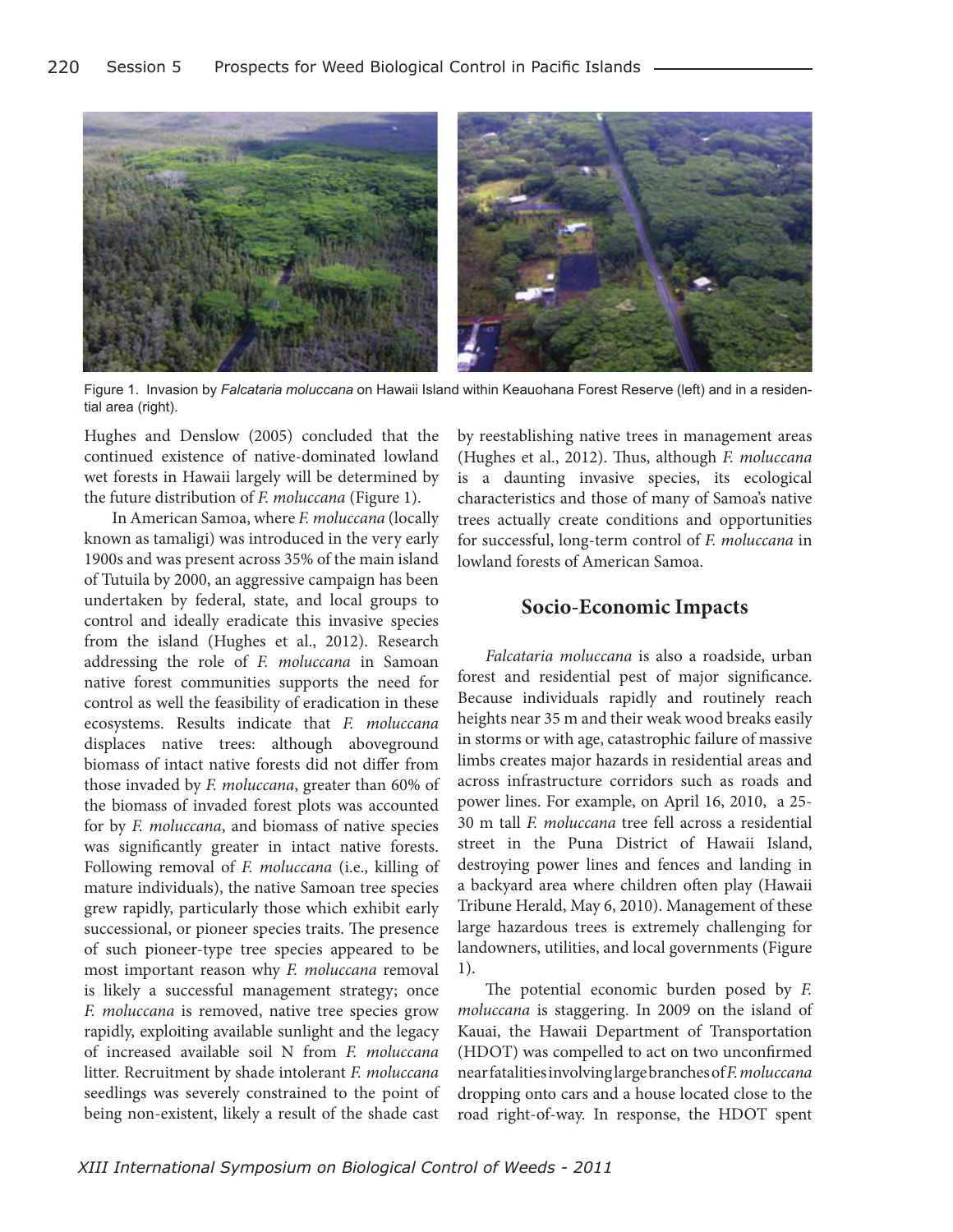one million dollars to remove approximately 1,500 *F. moluccana* individuals growing along a single mile of roadway. Because *F. moluccana* has such soft wood and unstable branches, arborists were forced in this case to employ expensive cranes and lifts to remove these trees. As a consequence the larger trees cost in excess of \$10,000 per individual to remove safely. Across the state of Hawaii, it has been estimated that over 40% of HDOT damage claims involving falling trees and branches are due to *F. moluccana* and between 50 and 100 miles of state roads have maturing *F. moluccana* populations (personal communication, Christopher A. Dacus, Landscape Architect and Certified Arborist, Hawaii State Department of Transportation). Even where *F. moluccana* grow at some distance from roads, they are considered problematic and hazardous because limbs can fall into waterways and accumulate against bridges, potentially causing flooding and physical damage to critical infrastructure. In addition, natural events such hurricanes or storms often cause extreme damage to *F. moluccana* stands which in turn contribute to road closures, electrical outages, and property damage, thus exacerbating post-storm and cyclone cleanup and repair work. With no natural predators to constrain them, *F. moluccana* populations are increasing in both stature and area, with concomitant maintenance costs increasing annually.

## **Control Measures**

Successful efforts to control *F. moluccana* populations within the National Park of American Samoa (NPAS) and adjacent lands employed a girdling method. Field crews of 2–6 people incised the bark of each mature individual at its base using bark spuds and manually peeled up the bark in large strips around the entirety of the trunk, resulting in a 1–3 m wide girdled section. Individual trees died gradually but inevitably, six months to a year following treatment. NPAS field crews have killed over 6,000 mature trees, thus restoring approximately 1,500 ha of native Samoan forest. This approach has been successful for three main reasons. First, significant funding was available to implement *F. moluccana* control across the targeted areas. Second, overwhelming public support for the *F. moluccana* control effort has been cultivated through outreach and informational meetings with local village leadership, employment of villagers from areas adjacent to infestations, and use of media outlets on a consistent basis. Third, *F. moluccana* exhibits characteristics that make it vulnerable to successful control: it is easily killed by girdling or herbicides, and its seeds and seedlings are exceedingly shade intolerant, while many of the common native Samoan tree species recover quickly from disturbance, and the shade they cast preempts subsequent *F. moluccana* seedling recruitment (Hughes et al., 2012).

Herbicides also have proven to be effective in controlling saplings and larger, mature *F. moluccana*. On the Hawaiian Island of Molokai, the Molokai-Maui Invasive Species Committee spearheaded a multi-agency effort in 2008 to eliminate a large stand of *F. moluccana* with extensive root systems threatening sensitive cultural sites (Wianecki, 2011). Field crews girdled the trees with chainsaws and applied Garlon 3A mixed with crop oil. Significant canopy defoliation was noted within weeks of treatment. Mortality of treated trees was 98% one year following application, and 100% with no subsequent seedling recruitment in the 3 years since treatment. As of this writing, all known populations of *F. moluccana* on Molokai have been killed, providing a compelling example of islandwide eradication of this highly invasive tree. As in American Samoa, the *F. moluccana* control project was successful in bringing together a diversity of community members, agency staff, and cultural practitioners. Participants are determined to use this project as a model for community involvement and creating a proper emphasis on Hawaiian cultural practices.

Encouraging recent advances in the development and use of another herbicide, Milestone® (EPA reg. no. 62719-519; active ingredient aminopyralid), have provided a highly effective means to quickly and efficiently kill mature *F. moluccana*. Milestone is administered by injection of very low volume, metered doses of the undiluted formulation*.* Trials indicate that very low dosage treatments resulted in near 100% mortality in less than one month. This new method – demonstrated to be safer and more effective than current conventional methods – appears to be a "game changer," allowing efficient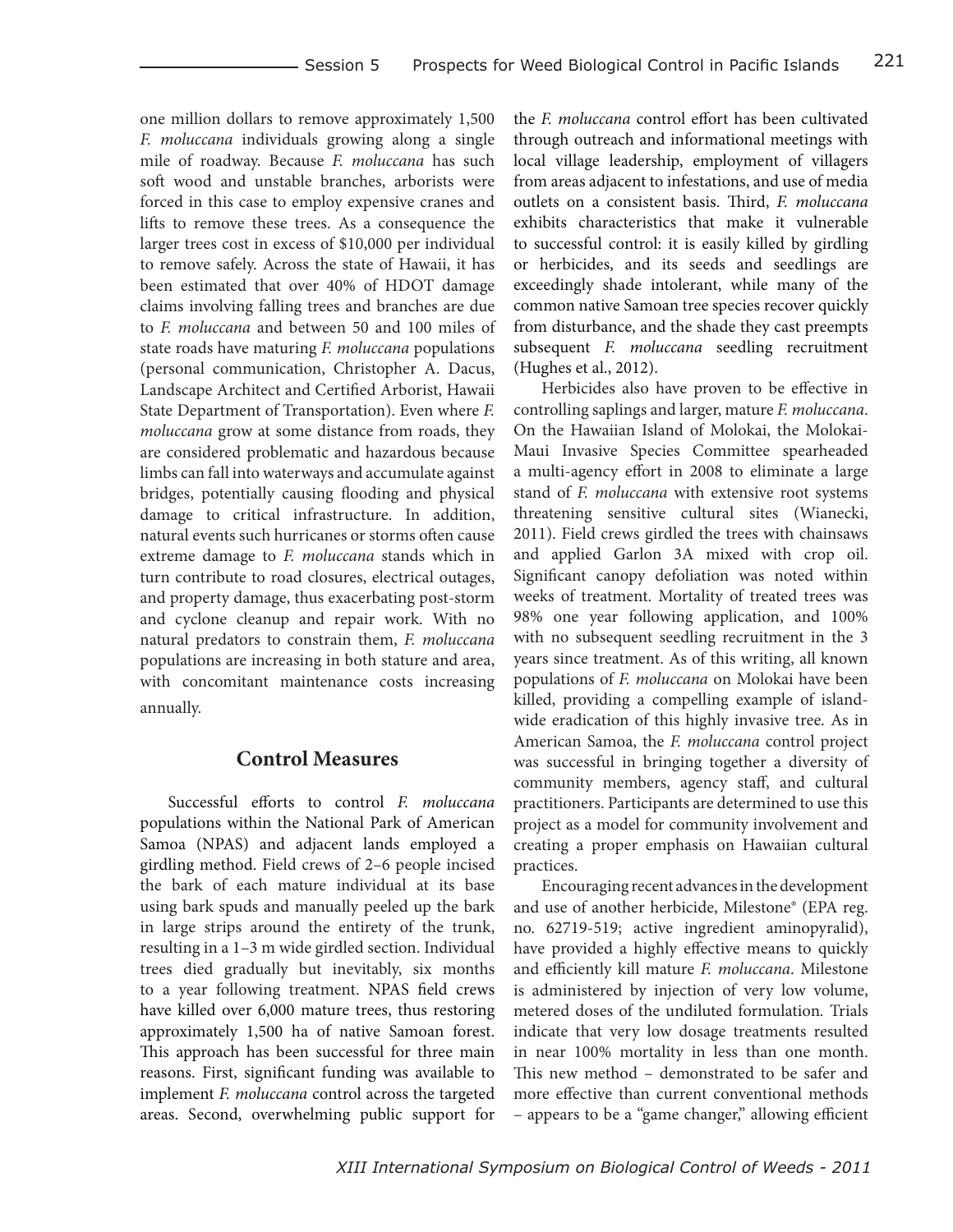control of *F. moluccana* populations across broad landscapes of Hawaii (personal communication, James Leary, Invasive Weed Management Specialist, University of Hawaii; http://www.ctahr.hawaii.edu/ LearyJ/videos/albizia.html).

# **Biological Control**

While girdling and herbicide can provide effective means to kill *F. moluccana* saplings and mature trees, more challenging is control of the massive seedling recruitment that occurs once mature individuals have been killed. This is particularly true in Hawaii, where fast-growing pioneer-type tree species are not common in the native flora (Wagner et al., 1999). Identifying appropriate biological control agents is a logical and compelling solution to this challenge. Already at least one natural enemy of *F. moluccana* appears worth investigation: the gall rust *Uromycladium tepperianum* (Sacc.) McAlpine has been identified as a damaging pest of *F. moluccana* grown in plantations of Southeast Asia (Rahayu et al., 2010).

Recent biological control programs targeting alien *Acacia* species in South Africa have met with considerable success by focusing on agents that attack reproduction and reduce spread of trees from existing stands (Hoffmann et al., 2002; Post et al., 2010). In another successful effort in South Africa, seed feeders have been employed to control a close relative of *F. moluccana*, the Australian tree *Paraserianthes lophantha* (Willd.) I.C. Nielsen (Donnelly, 1992; Dennill et al., 1999). Seed predators make sense as a potential biological control agent for *F. moluccana* given that ongoing herbicide trials demonstrate the ease of killing mature trees: if postcontrol seedling recruitment could be minimized through seed predation, effective control of *F. moluccana* populations in Hawaii might be feasible. The benefits of a combined chemical and biological control program for *F. moluccana* would likely extend to tropical islands throughout the Pacific. Further loss of native forests and biodiversity, as well as extremely high costs in damage to private property and public infrastructure, can be expected from *F. moluccana* invasion if chemical and biological control work is not initiated.

# **Conclusions**

Previous research and recent experience demonstrate that unchecked invasion by *F. moluccana* poses significant threats to native ecosystems and human health and welfare across the Pacific Islands. Successful containment of *F. moluccana* by self-perpetuating biological control agents, along with improved chemical control measures, are needed to sustainably manage native ecosystems and to save many millions of dollars in damage and maintenance costs associated with these trees growing near utilities, roads, homes and workplaces.

## **References**

- Allison S.D., Nielsen C., & Hughes R.F. (2006) Elevated enzyme activities in soils under the invasive nitrogen-fixing tree *Falcataria moluccana*. Soil Biology and Biochemistry **38**, 1537–1544.
- D'Antonio, C.M., & Vitousek, P.M. (1992) Biological invasions by exotic grasses, the grass fire cycle, and global change. Annual Review of Ecology and Systematics **23**, 63–87.
- Dennill, G.B., Donnelly, D., Stewart, K., & Impson, F.A.C. (1999) Insect agents used for the biological control of Australian *Acacia* species and *Paraserianthes lophantha* (Fabaceae) in South Africa. African Entomology Memoir No.1: 45–54.
- Donnelly, D. (1992) The potential host range of three seed-feeding *Melanterius* spp. (Curculionidae), candidates for the biological control of Australian *Acacia* spp. and *Paraserianthes* (*Albizia*) *lophantha*  in South Africa. Phytophylactica **24**, 163–167.
- Elton, C.S. (1958) The Ecology of Invasions by Animals and Plants. University of Chicago Press. 196 pp.
- Footman, T. (2001) Guinness World Records 2001. Little Brown & Co., New York. 288 pp.
- Hoffmann, J.H., Impson, F.A.C., Moran, V.C. & Donnelly, D. (2002) Biological control of invasive golden wattle trees (*Acacia pycnantha*) by a gall wasp, *Trichilogaster* sp. (Hymenoptera: Pteromalidae), in South Africa. Biological Control **25**, 64–73.